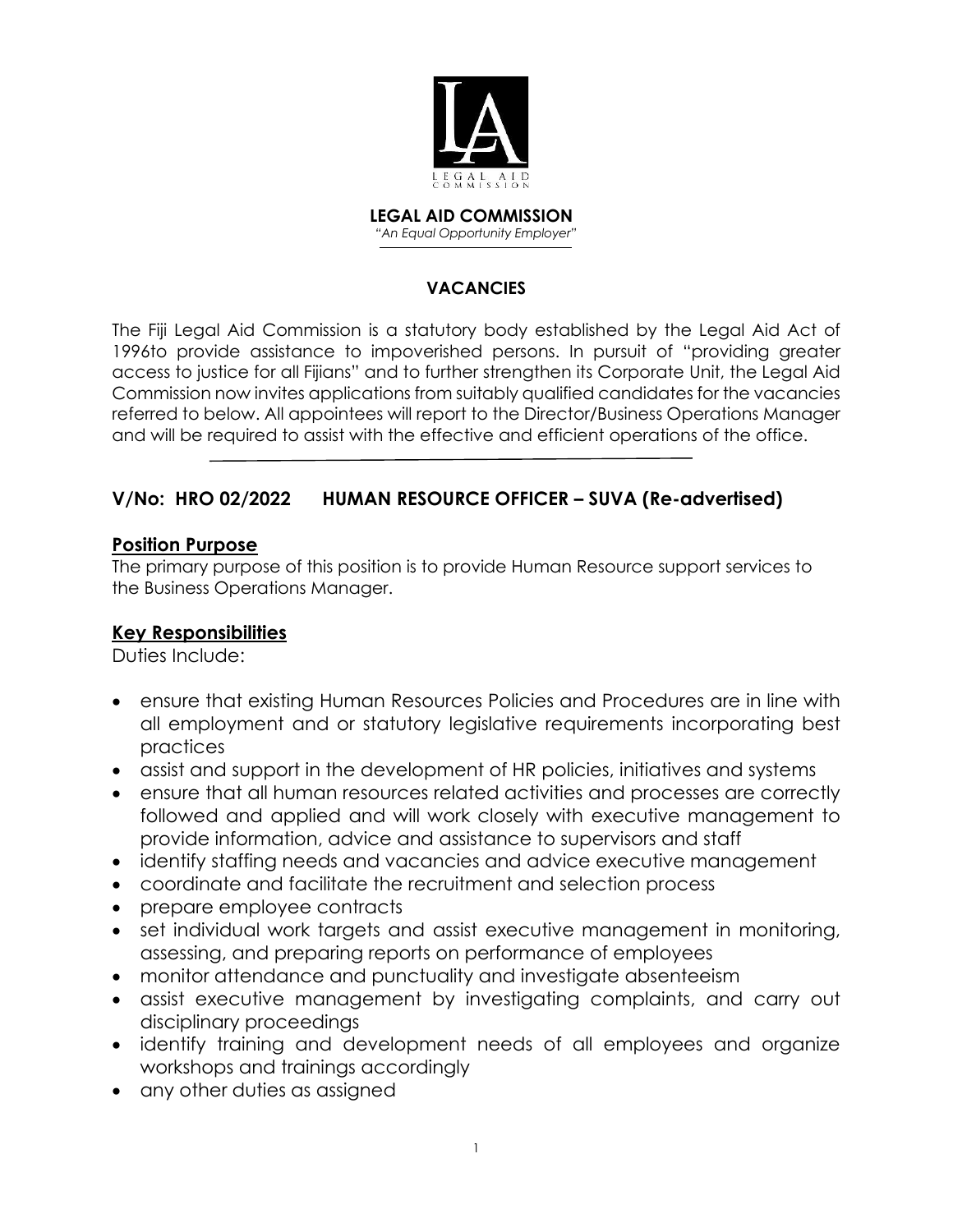## **Person Specification**

Must have a tertiary qualification in HR Management with at least 5 years of experience in this field of work in a large organization.

## **Knowledge, Experience, Skills and Abilities**

- at least 5 years' work experience in human resources management which includes working experience in drafting and preparation of job descriptions, and recruitment and selection related work
- must be well versed with employment laws and OHS policies
- computer literate and good knowledge of MS applications Word, Excel, PowerPoint, etc.;
- strong written and oral communication skills together with public relations and customer service skills;
- planning and organizational skills and the ability to work as a team;
- ability to work with minimum supervision and perform his/her duties independently using sound judgment;
- must maintain confidentiality at all times given the nature of the work entrusted to him/her;
- respectful and courteous;
- possesses cultural awareness and sensitivity and is able to work with employees from diverse backgrounds;
- flexible yet demonstrates strong ethical standards and good work ethics without compromising his/her position and that of the organization;

#### **Salary**

### In making the Legal Aid Commission an "employer of choice", a lucrative salary **package would be offered.**

### **Personal Character and Eligibility**

All applicants for employment in the Legal Aid Commission must be of good character, with a background that demonstrates their commitment to the public service values contained in the Fiji Constitution. Applicants must also be Fijian Citizens, in sound health, with a clear police record. The selected applicant will be required to provide a medical certificate and police clearance prior to taking up duty. The Legal Aid Commission is an *Equal Opportunity Employer*. Applications are encouraged from all eligible, qualified applicants. Only specific Knowledge, Experience, Skills and Abilities on the job will be considered in assessing the relative suitability of applicants.